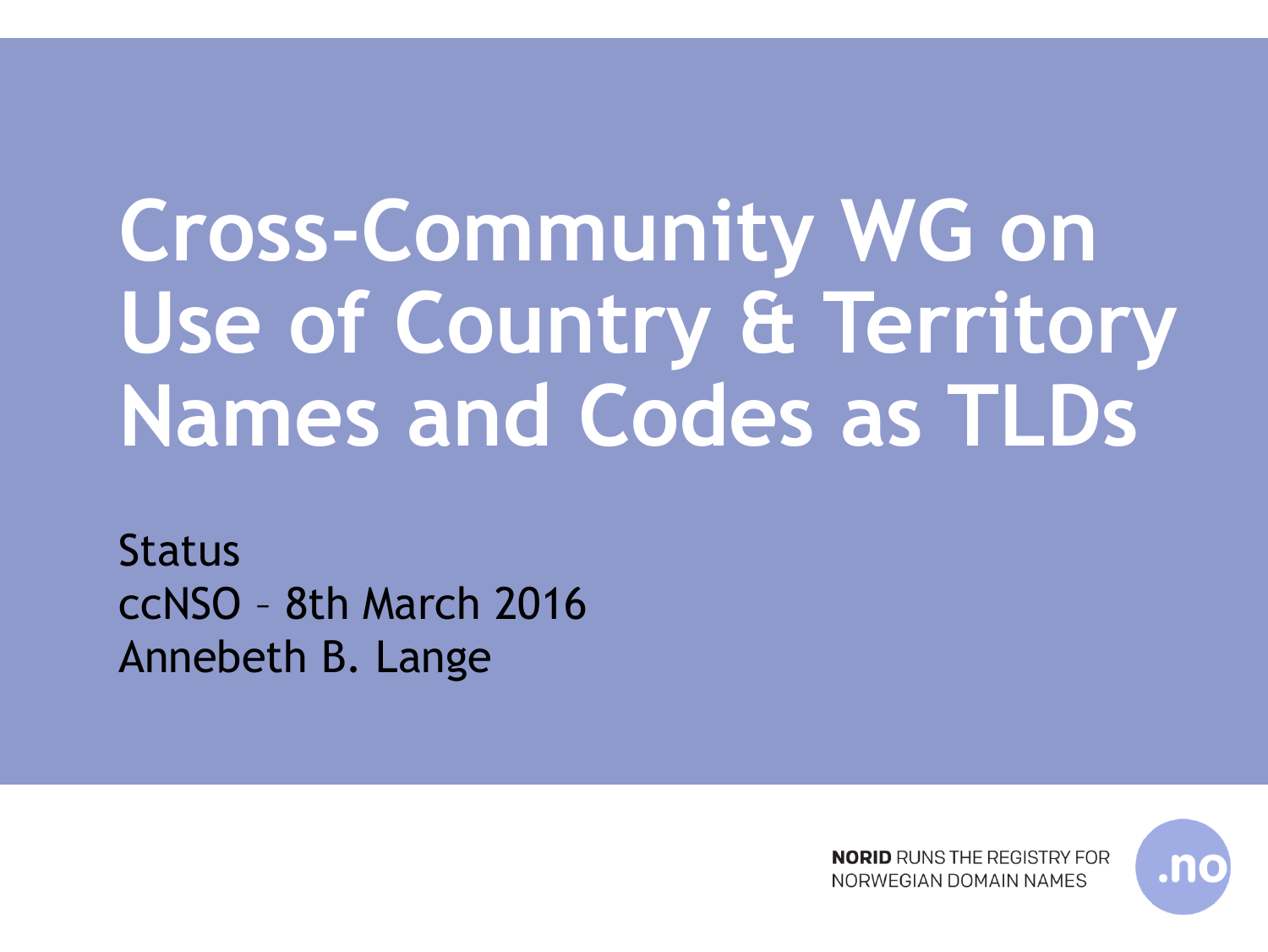# **Scope and Work Method**

- ˃ Representations based on ISO 3166-1
- ˃ Review of existing framework
	- − AGB Module 2, 2.2.1.4
- ˃ Develop definitional framework all stakeholders can agree on
	- If deemed possible, provide detailed advice as to the content of the framework
- > Teleconferences every other week
	- − F2F meeting at ICANN-meetings
- ˃ Not a PDP only help to reach consensus if possible and give advice

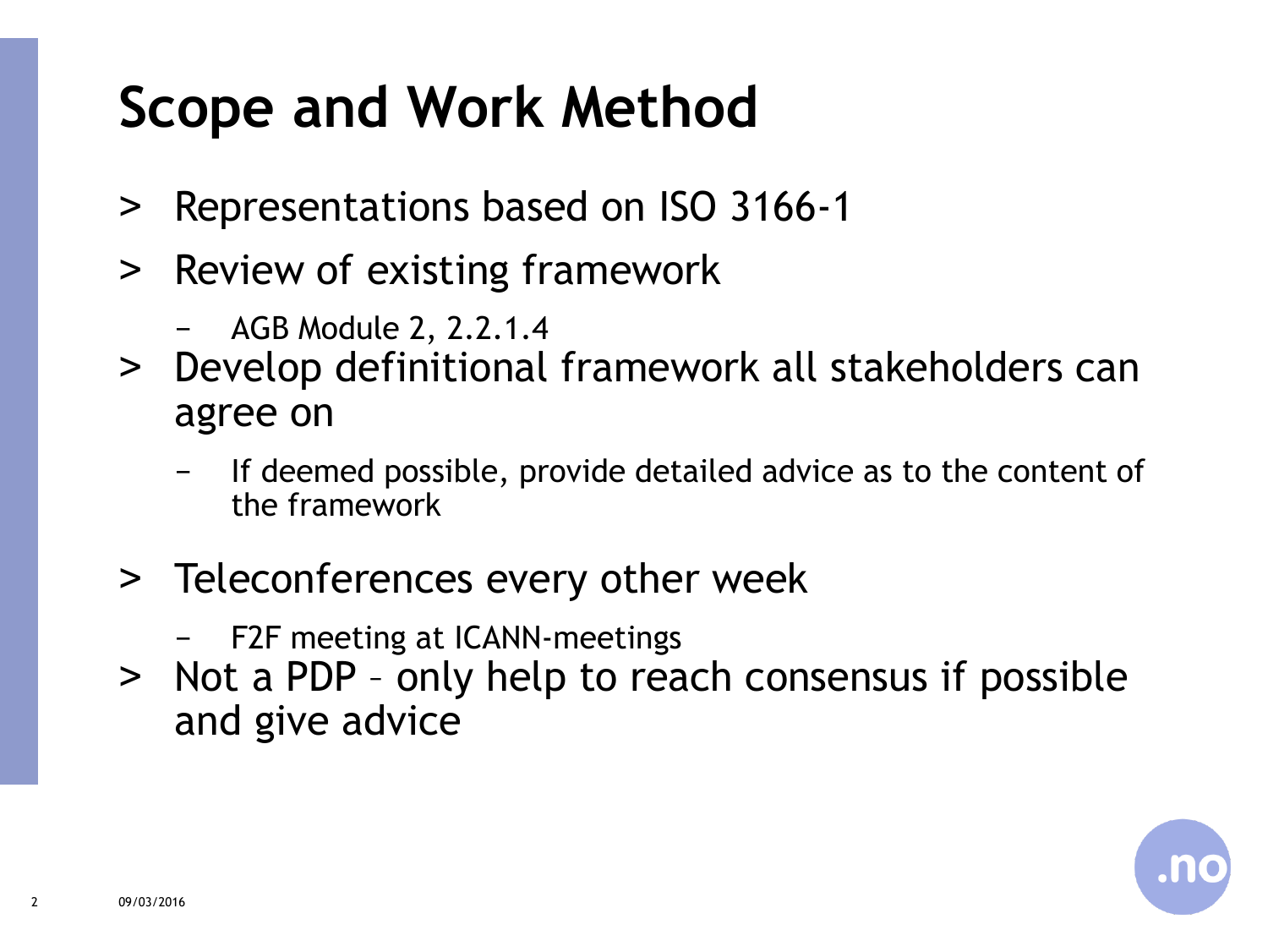# **Methodology**

- ˃ Identification of c & t representations listed on ISO 3166-1
- ˃ 2-letter strings
- ˃ 3-letter strings
- ˃ Country & Territory Names
	- − Long form
	- − Short form
- ˃ Latin letters and IDN

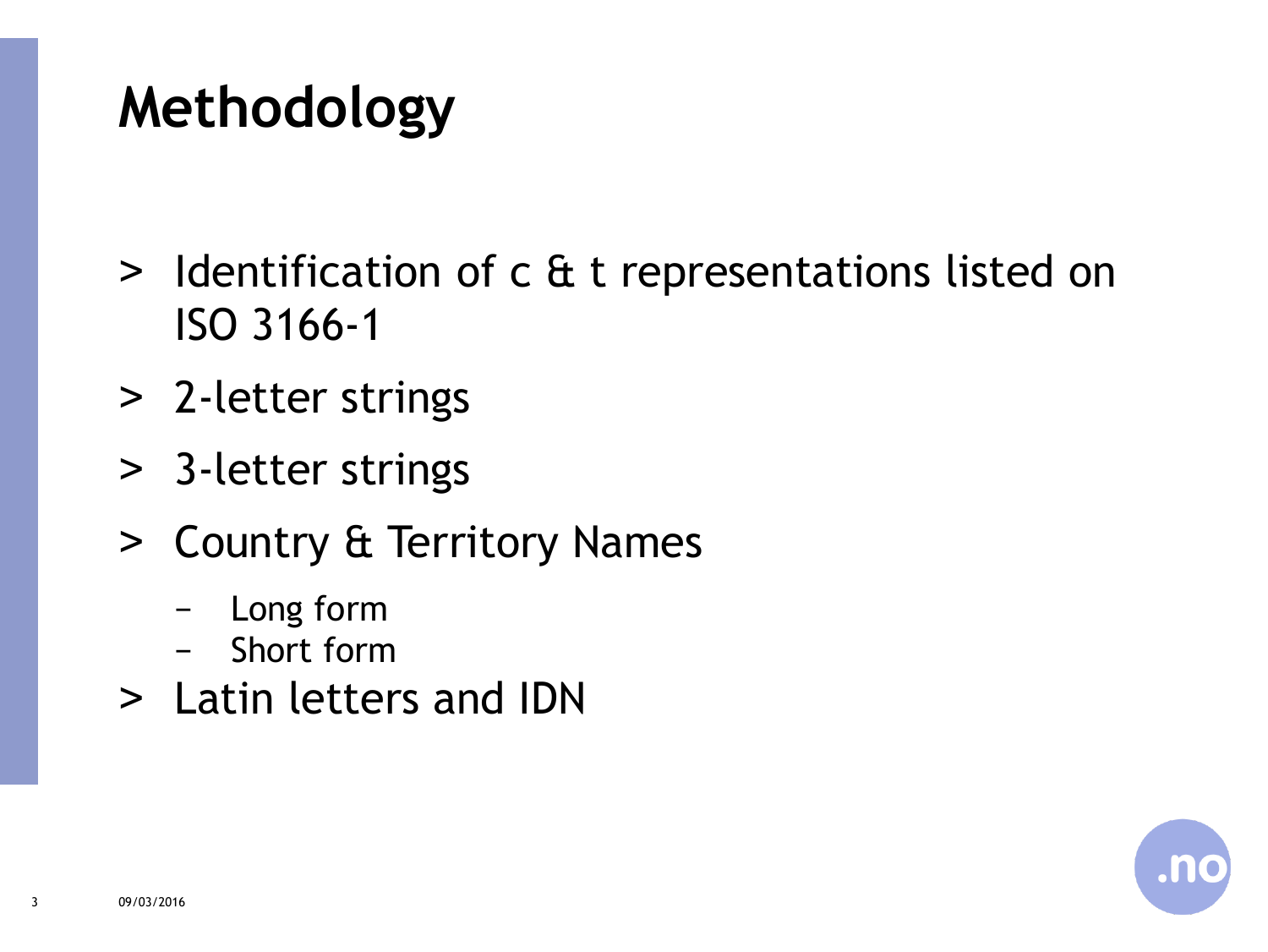# **2-letter strings Preliminary Recommendation**

- ˃ Discussion "finished" in the WG for now
- ˃ Preliminary Recommendation on 2-letter ASCII codes/strings
	- − The WG so far recommends that the existing ICANN policy of reserving 2-letter codes for ccTLDs should be maintained, primarily on the basis of
		- the reliance of this policy is consistent with RFC 1591
		- − on a standard established and maintained independently of and external to ICANN - it is not ICANN deciding what is a country and what is not - and
		- Widely adopted in contexts outside of the DNS

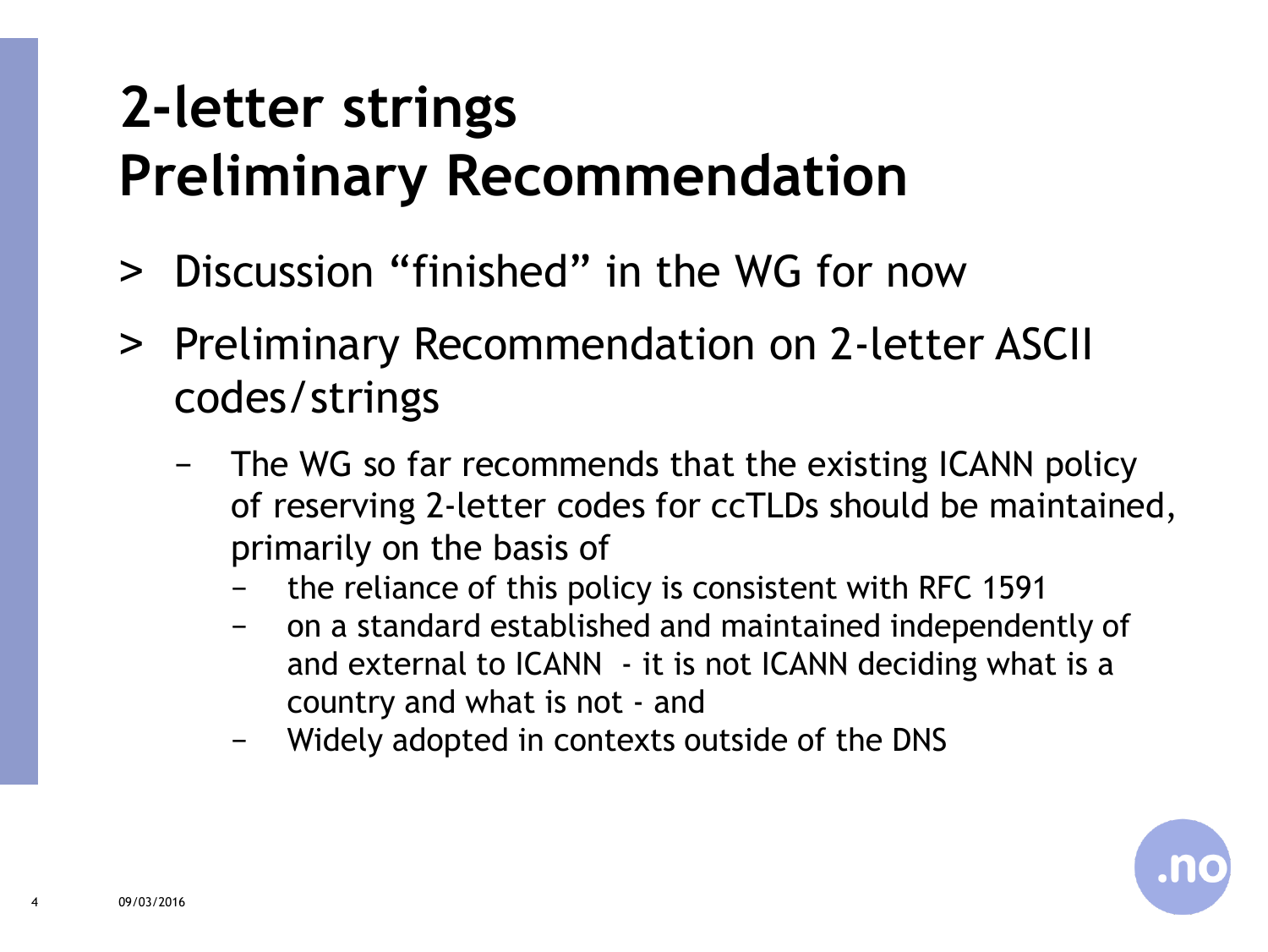# **Ongoing discussion – 3-letter strings**

- ˃ What have been done so far?
	- − Developed options
	- Engaged the community through a questionnaire
	- − Analyzed the results
- ˃ Where do we stand now
	- The responses revealed huge difference in opinion
	- Extremes on both sides
	- − GNSO responses allow everything, no restrictions all 3 letter combinations, on ISO 3166-1 or not should be allowed as gTLDs.
	- − ccTLD and GAC responses very diversified

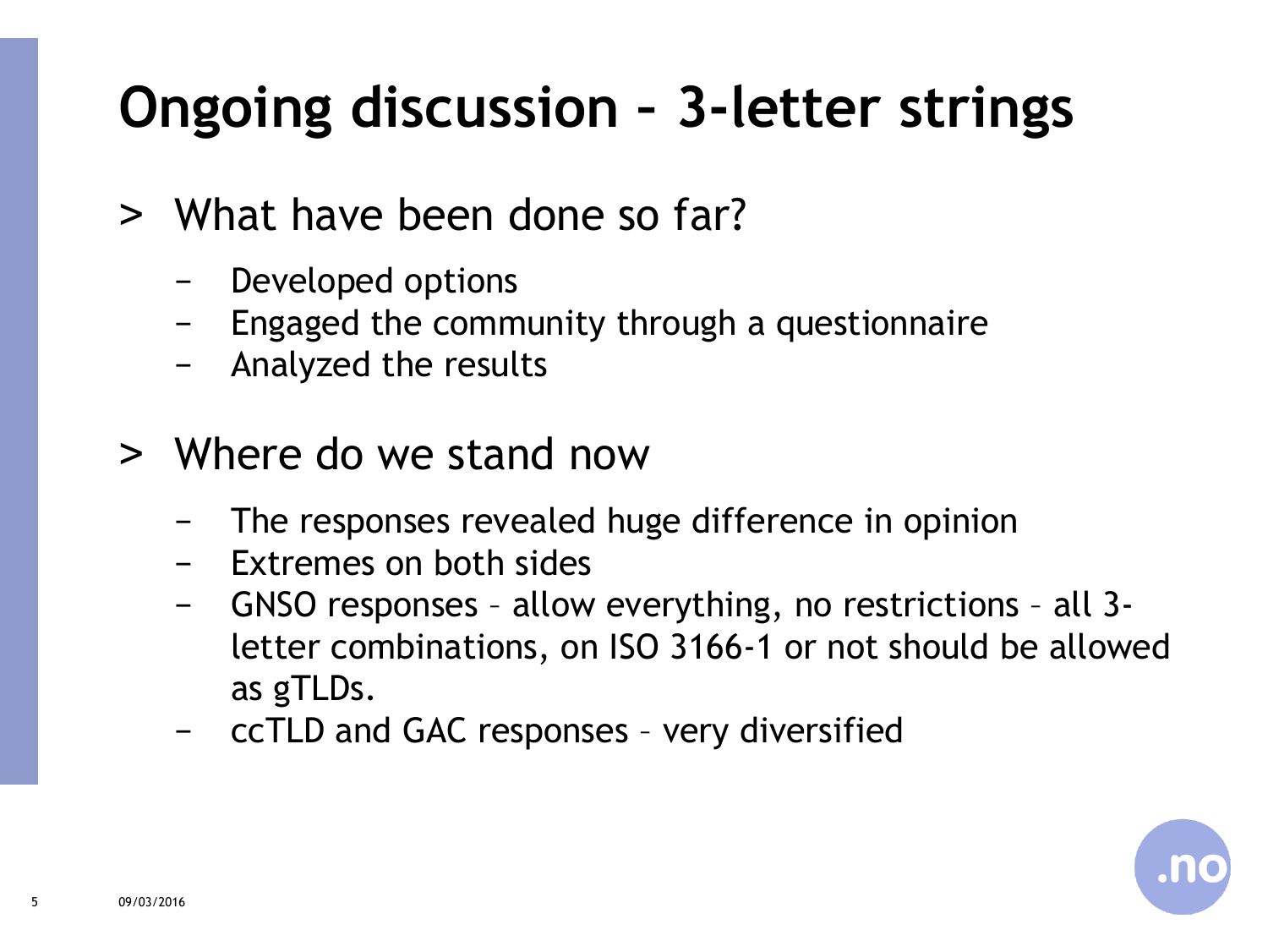#### **Questions submitted to community on the different options suggested by the WG**

- 1. In future, should all 3-letter TLDs be reserved as ccTLDs only and be ineligible for use as gTLDs?
	- − 62% no, 33% yes, 5% unsure
- 2. In future, should all 3-letter TLDs be eligible for use as gTLDs as long as they are not in conflict with the existing alpha-3 codes from the ISO 3166-1 list; i.e. the threecharacter version of the same ISO list that is the basis for current ccTLD allocation?
	- − 59% no, 28% yes, 13% unsure

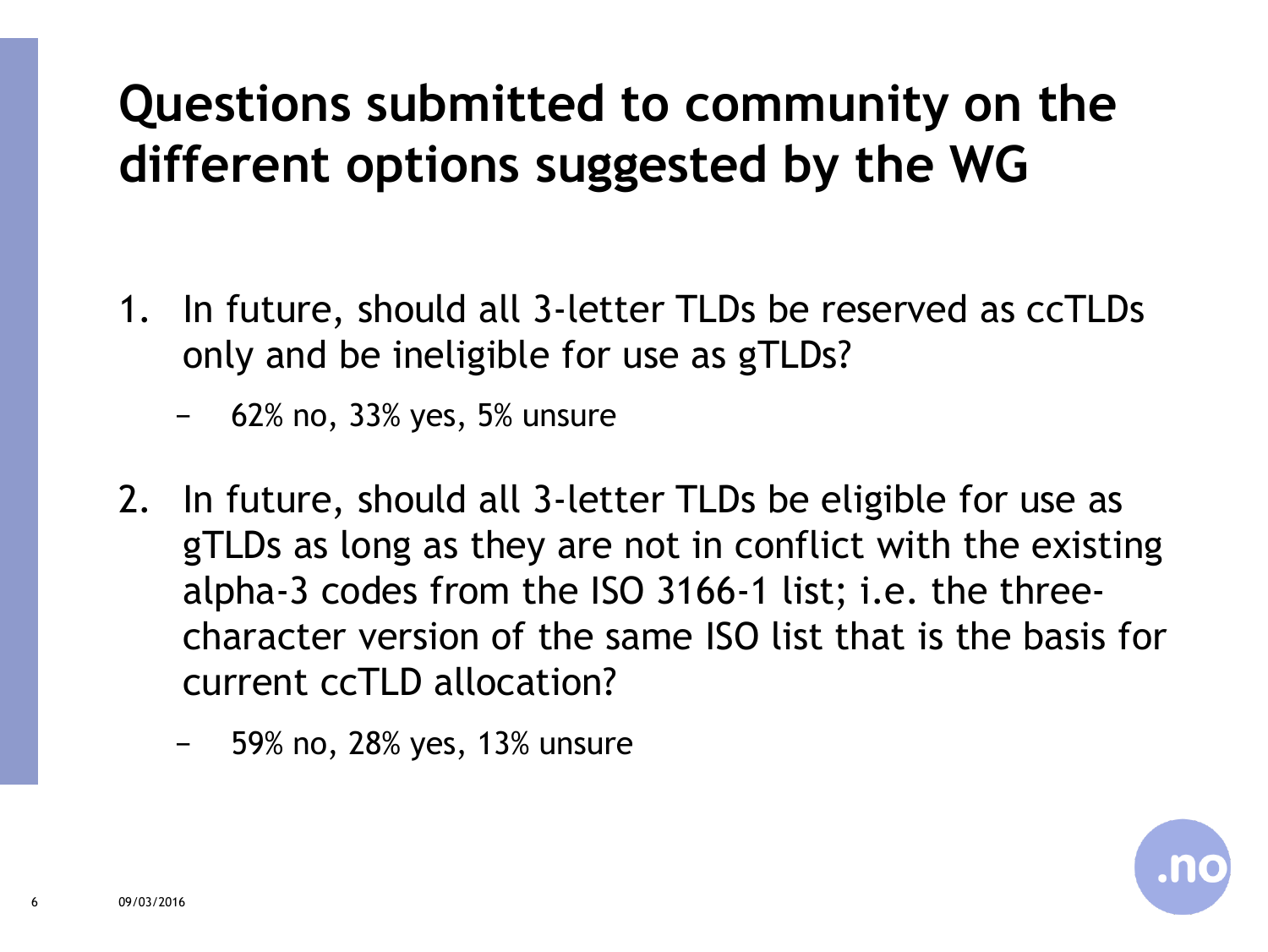#### **Questions submitted to community on the different options suggested by the WG**

- 3. In future, should 3-letter strings be eligible for use as gTLDs if they are not in conflict with existing alpha-3 codes from the ISO 3166-1 list and they have received documentation of support or non-objection from the relevant government or public authority?
	- − 44% no, 23% yes, 33% unsure
- 4. In future, should there be unrestricted use of 3-letter strings as gTLDs if they are not conflict with any applicable string similarity rules?
	- − 54% no, 28% yes, 18% unsure

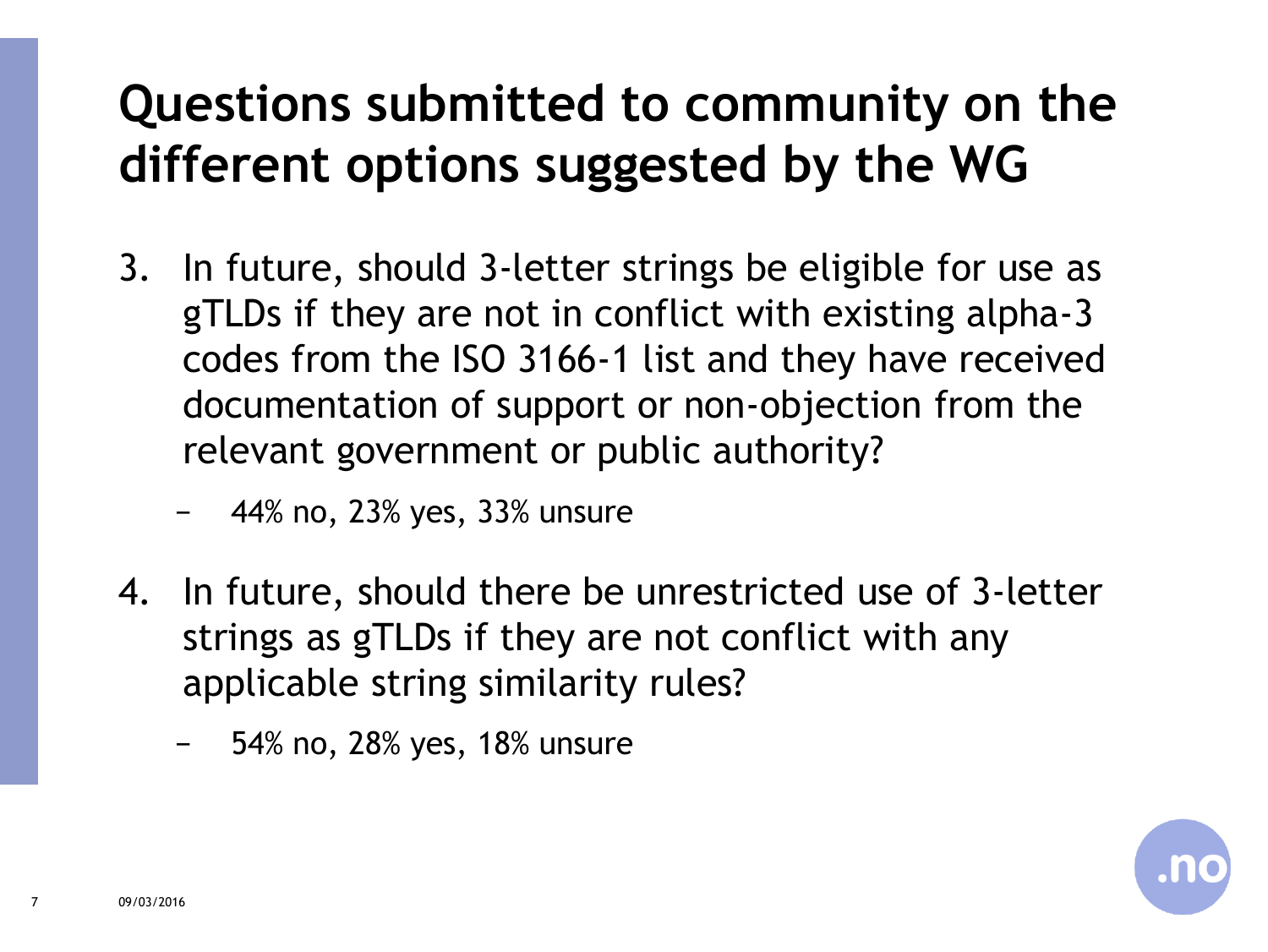# **Questions submitted to community**

- 5. In future, should all IDN 3-letter strings be reserved exclusively as ccTLDs and be ineligible as IDN gTLDs?
	- − 31% no, 31% yes, 38% unsure
- 6. In future, should there be unrestricted use of IDN threecharacter strings if they are not in conflict with existing TLDs or any applicable string similarity rules?
	- − 51% no, 31% yes, 18% unsure

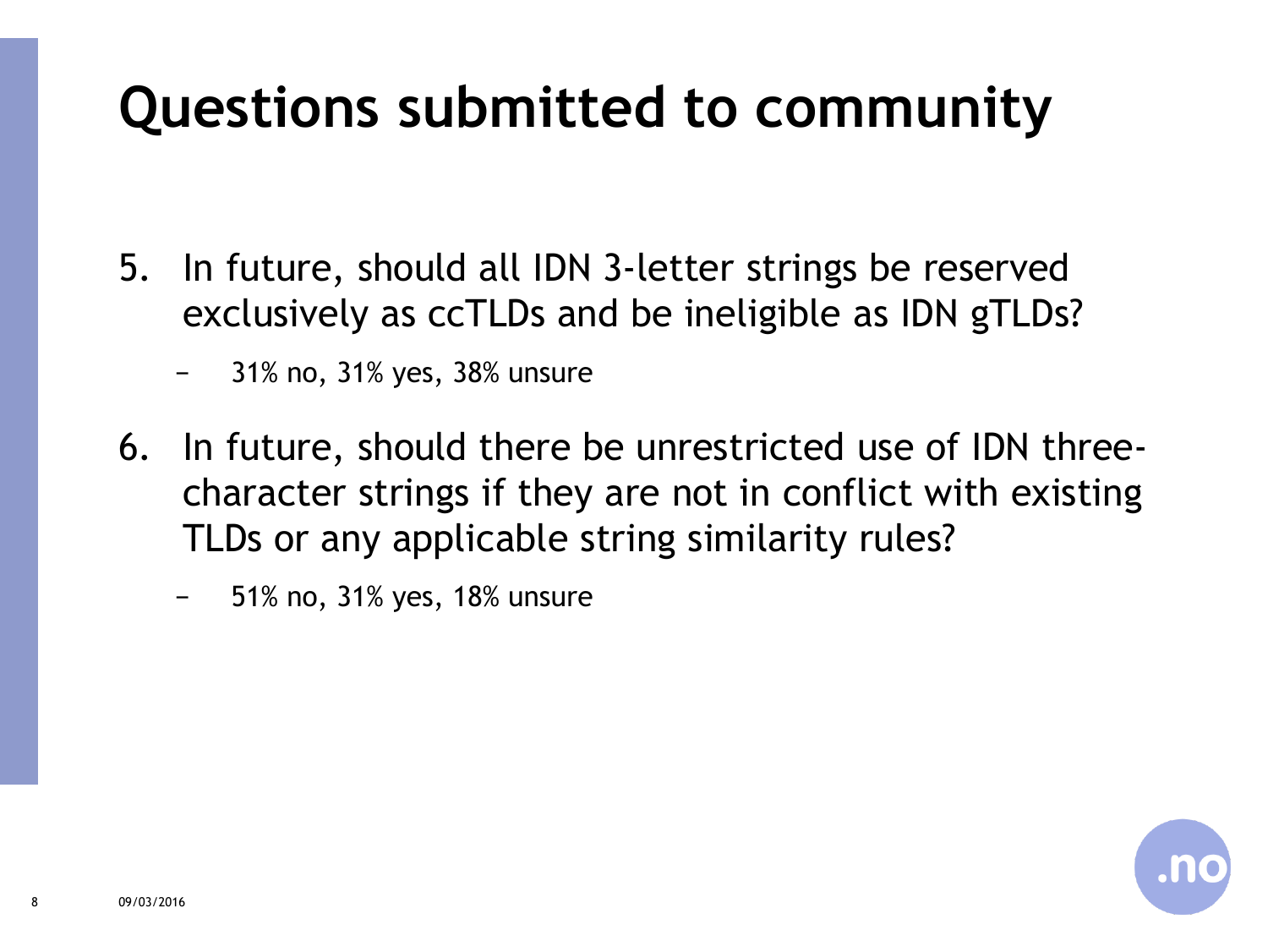# **General observations**

The responses can be categorized into 3 general camps:

- 1. No more future 3-letter gTLDs, only 3-letter ccTLDs based on ISO 3166-1
- 2. Maintain "status quo", cfr. AGB
- 3. Open all 3-letter codes, including ISO 3166 list as gTLDs

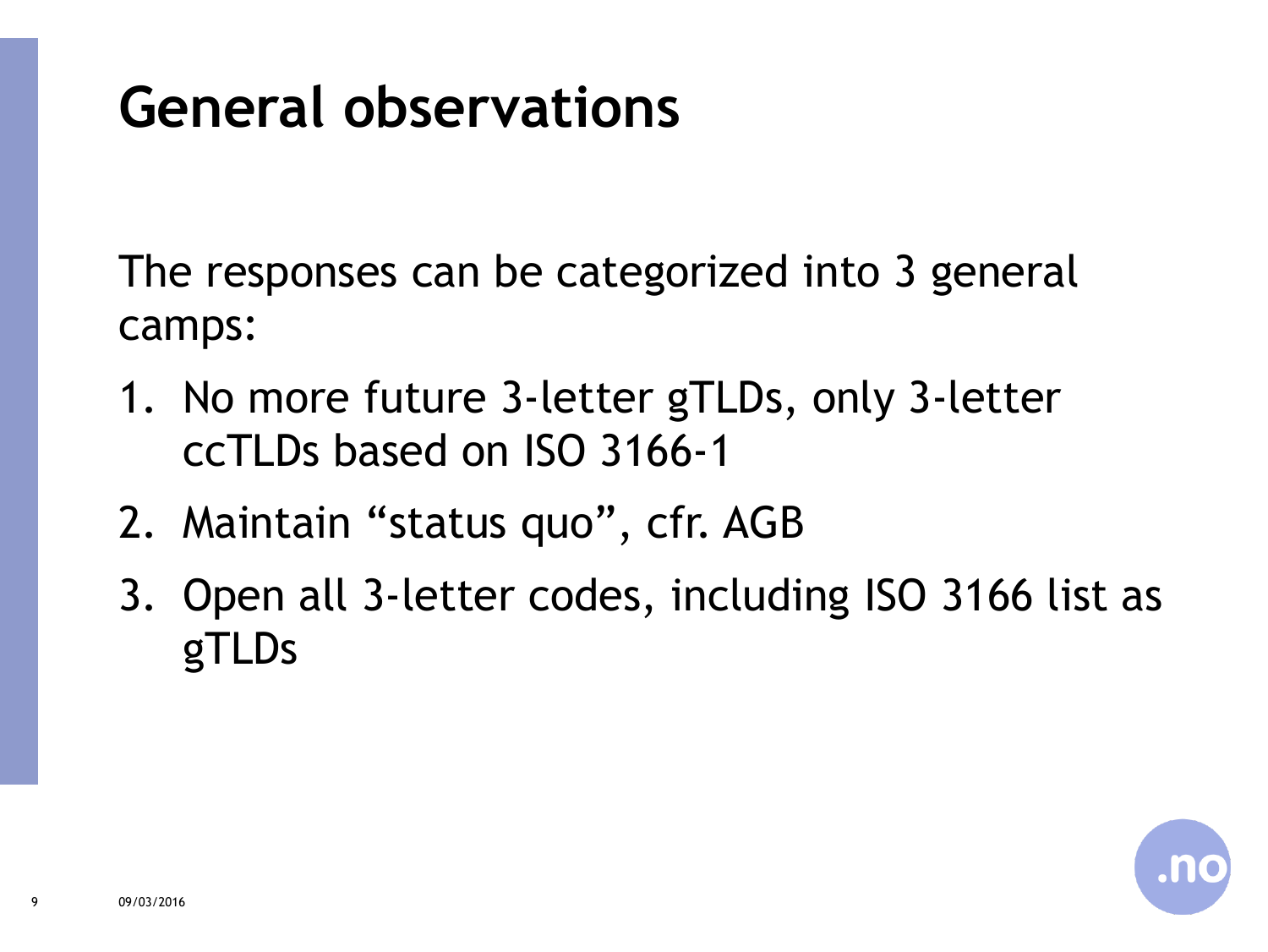#### **Status quo – a compromise?**

- ˃ Maintain all currently delegated 3-letter strings from ISO 3166-1 as having "grandfather status"
	- − .com and more
- > The rest on the ISO 3166-1 given "sovereign status" demanding "support or non-objection", such as capitols etc. are treated today according to AGB
- ˃ Any non-delegated and not on the ISO 3166-1 list to be available as gTLDs

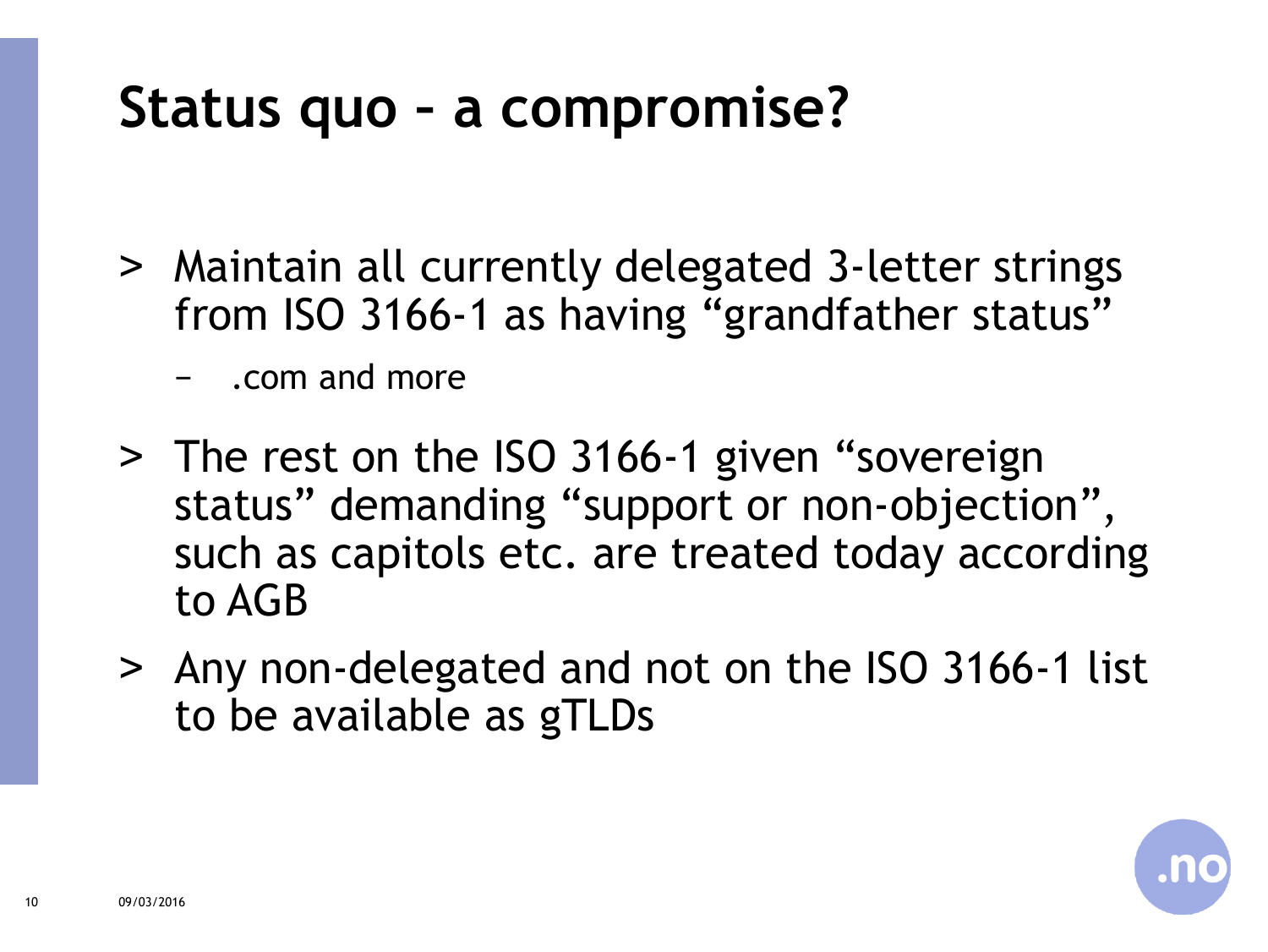## **The way forward**

#### ˃ F2F meeting in Marrakech

- − Monday 7th March at 11 a.m.
- ˃ WG hoping to finish the discussion on 3-letter strings and move on
- ˃ Next issue long and short forms of country and territory names
- ˃ Difficult discussions ahead

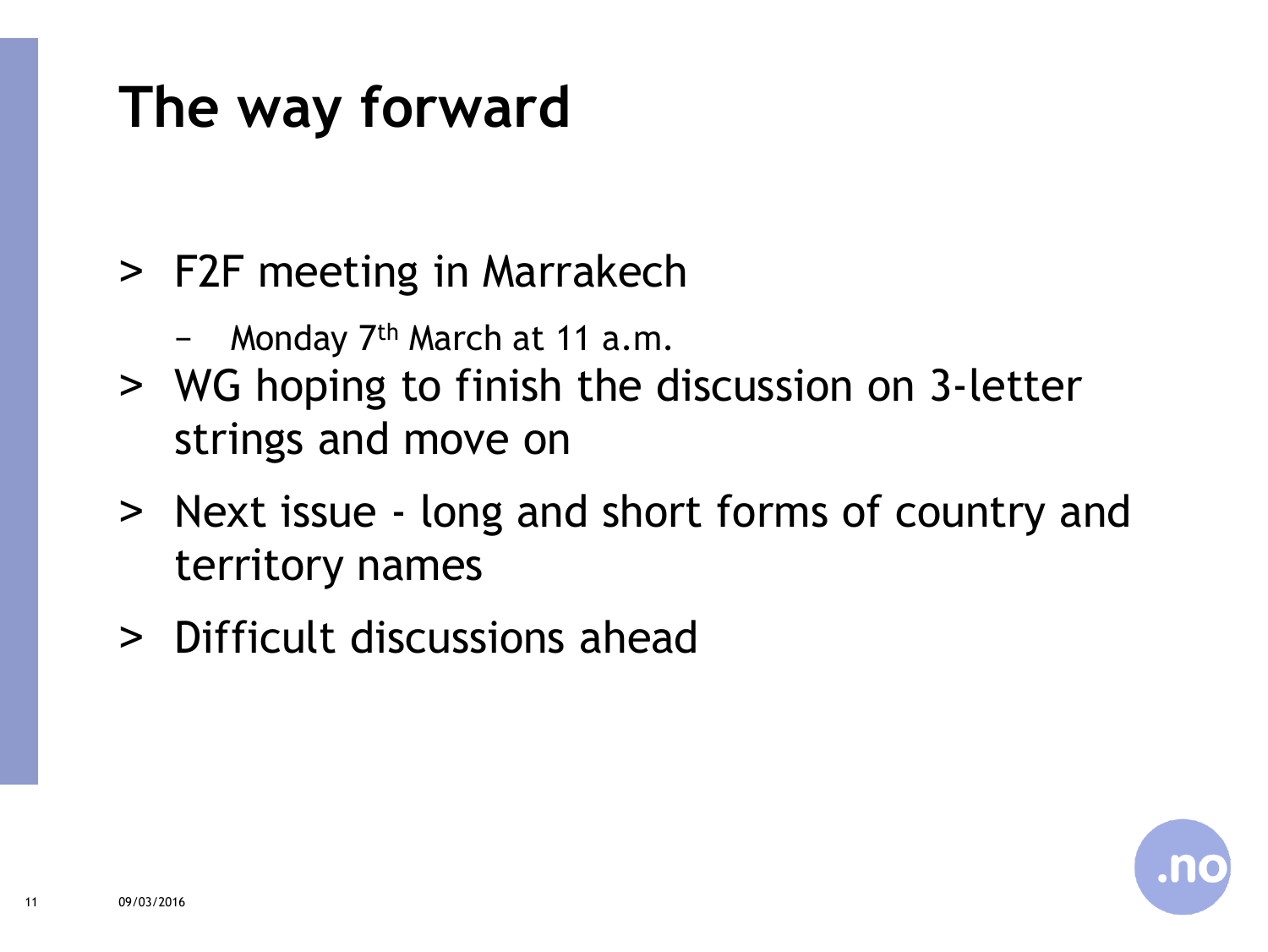# **A possible way forward**

- ˃ **Starting Point for Possible Policy Framework**
- > The Cross Community Working Group recommends that the existing guideline under the Applicant Guidebook with regards to alpha-3 codes on the ISO-3166-1 list evolve to make all alpha-3 codes for application as gTLDs in future new gTLD rounds. Tied to this recommendation are two conditions:
- ˃ The legal entity applying for a string comprising an ISO-3166-1 alpha-3 code must not market the TLD in competition with any existing twocharacter TLDs. This must be contractually enforceable through the relevant registry agreement between the successful applicant and ICANN.
- ˃ Existing string similarity rules, and existing rules regarding geographic names shall not be affected by this recommendation.

 $\geq$ 

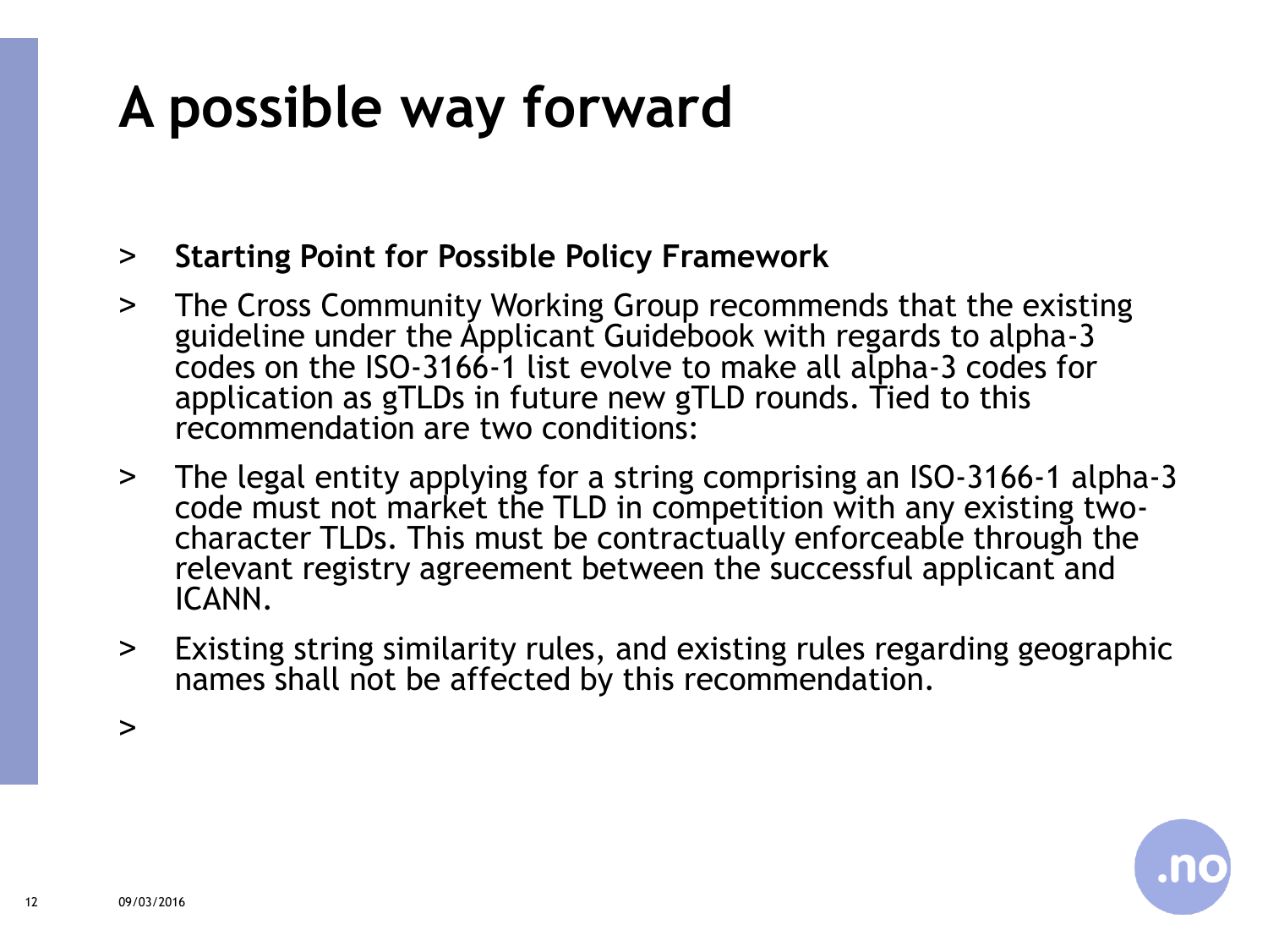### **Rational**

- ˃ Consistent with CWG's 2-letter preliminary recommendation
- ˃ Prevents unfair competition between cc-TLD and 3-charcter gTLDs
- ˃ Avoids situation where ISO codes of some countries are protected and those of new countries are in operation
- ˃ Takes into consideration the precedent of .com

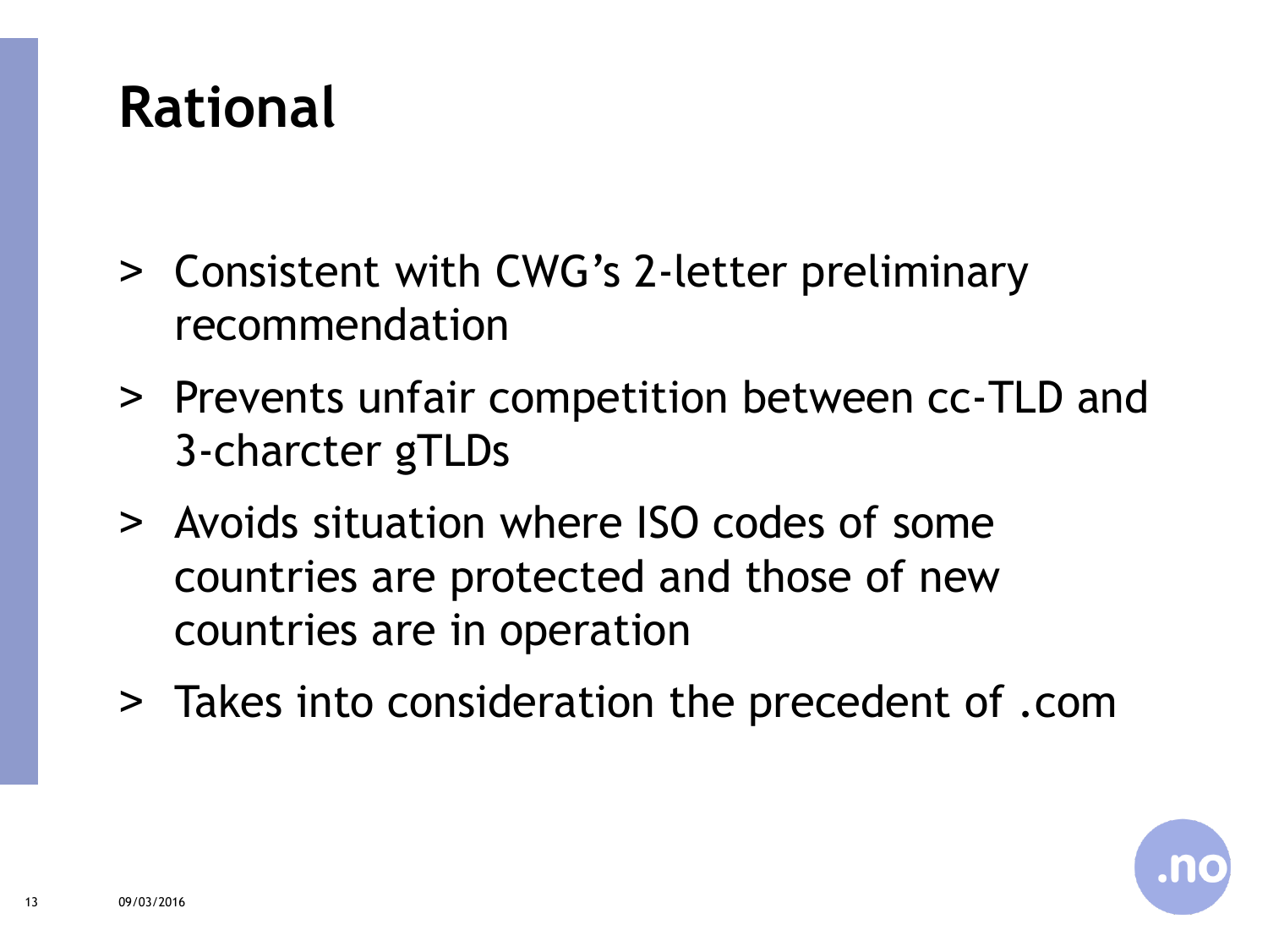# **"Please mind the GAC"**